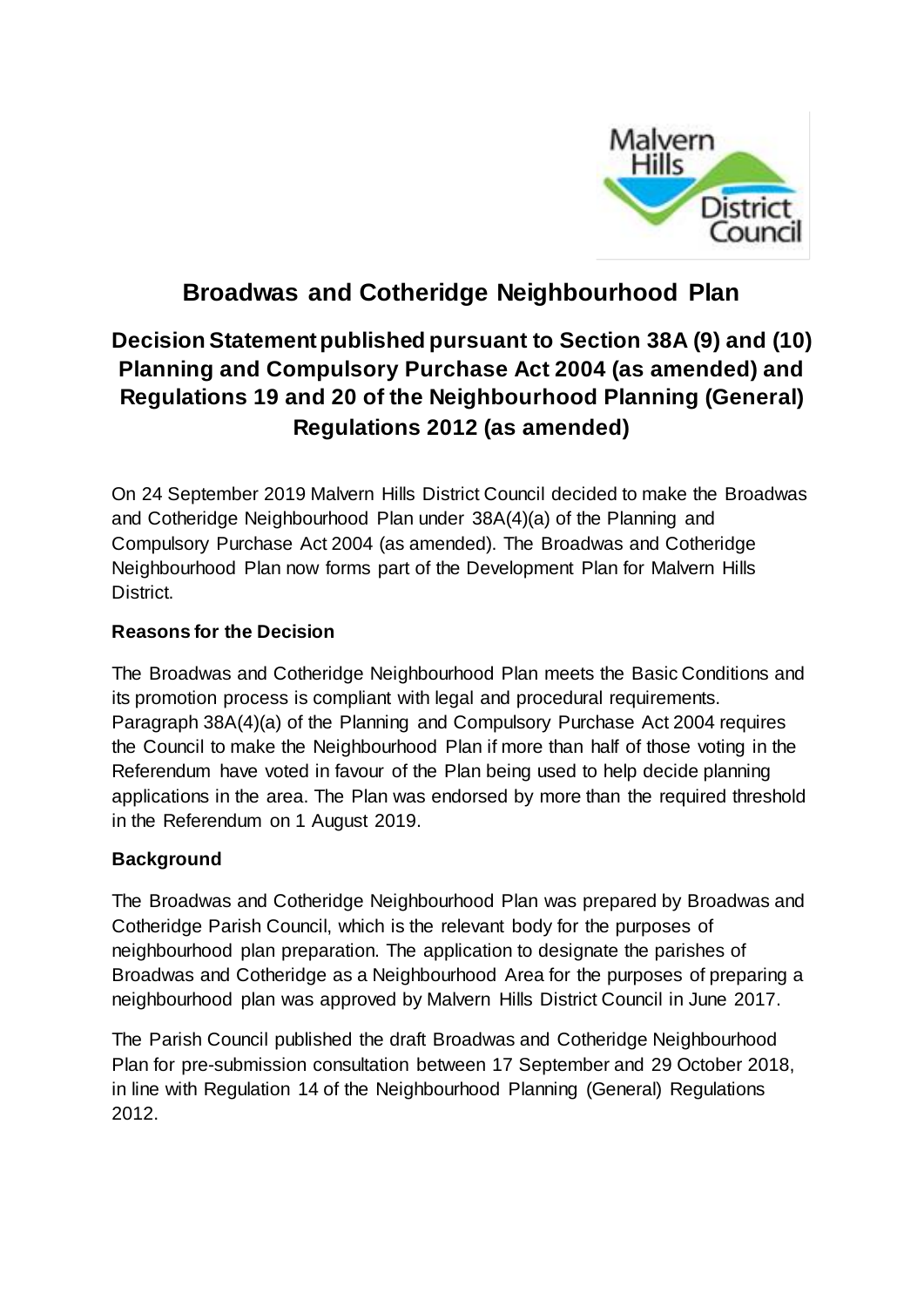The Parish Council submitted the draft Broadwas and Cotheridge Neighbourhood Plan and supporting documents (including a Basic Conditions Statement and Consultation Statement) to the District Council in January 2019. The submitted Plan was published by the District Council for public consultation between 15 February and 29 March 2019.

Malvern Hills District Council, with the consent of Broadwas and Cotheridge Parish Council, appointed an independent examiner, Christopher Collison, to review the Plan and consider whether it should proceed to referendum.

The Examiner's Report was received on 5 May 2019. The examiner recommended that, subject to a number of proposed modifications, the Plan should proceed to referendum. The modifications are required to ensure that the Plan will meet the Basic Conditions and legal requirements. The examiner also recommended that the area for the referendum be based on the designated neighbourhood area which the Plan relates to.

Paragraph 38A(4)(a) of the Planning and Compulsory Purchase Act 2004 requires the District Council to make the Neighbourhood Plan if more than half of those voting in a referendum have voted in favour of the Plan being used to help to decide planning applications in the area.

A local referendum was held in Broadwas and Cotheridge on 1 August 2019 to decide whether the local community were in favour of the Broadwas and Cotheridge Neighbourhood Plan. From the votes recorded, 152 out of 180 (84%) of the votes cast were in favour of the Plan. The turnout of electors was 35.7%.

The District Council has also assessed and concluded that the Plan, including its preparation, does not breach, and would not otherwise be incompatible with, any EU obligation or any of the Convention rights (within the meaning of the Human Rights Act 1998). As such, the District Council decided on 24 September 2019 to make (adopt) the Broadwas and Cotheridge Neighbourhood Plan so that it is part of the statutory Development Plan for Malvern Hills District, sitting alongside the South Worcestershire Development Plan and other material considerations in determining planning applications in the parishes of Broadwas and Cotheridge.

#### **Inspection of Decision Statement and made Neighbourhood Plan**

This decision statement can be viewed on the Malvern Hills District Council and Broadwas and Cotheridge Parish Council websites:

<https://www.malvernhills.gov.uk/broadwas-and-cotheridge>

<https://www.broadwas-cotheridge.com/>